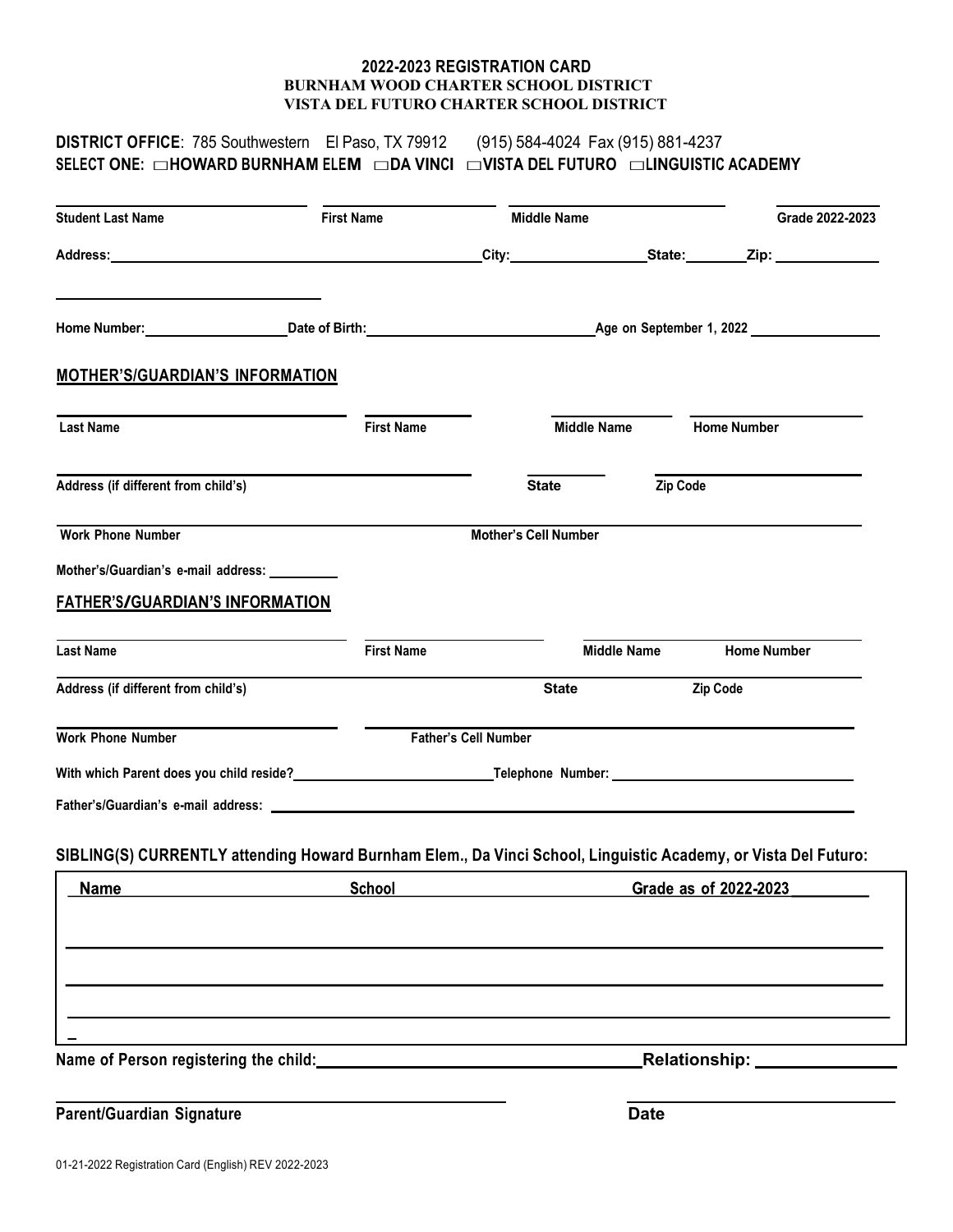# **2022-2023**

**Welcome to Burnham Wood and Vista Del Futuro Charter Schools!** As award winning charter districts, we strive to implement higher standards of operation for the benefit of all of our students. Please go to our website at www.burnhamwood.org for more information about our schools.

Before the enrollment process is complete the following is required:

- Enrollment packet must be completely filled out and returned.
- A copy of the Parent I.D. must be on file at the school.
- A copy of the birth certificate must be on file at the school.
- A copy of current immunizations must be on file at the school.
- Proof of residency must be on file at the school (a copy of gas, electric or water bill with name of parents and physical street address where student lives)
- A copy of the social security card. If the student does not have a social security card, or if the parent is unable to provide the office with a copy of the card, then the school will assign a state number.

## **For New Students in addition to above list, we request:**

- For new students entering the  $4<sup>th</sup>$  thru 12<sup>th</sup> grades, state assessment STAAR/EOC scores from previous years.
- Withdrawal form from the previous school.
- Copy of report card to include final grades, attendance, and discipline records.
- Student High School transcript for  $9<sup>th</sup>$ -12<sup>th</sup> Graders
- Discipline record from previous school
- **\$30.00** Community Supply Fee (non-refundable) due at the beginning of school year. (*Optional*)

### **For Returning Students:**

Returning students do have to submit a re-enrollment packet with a current proof of residency. Please update the information in the re-enrollment packet and sign new assurances for media release, attendance, etc. Also, a **\$30.00** Community Supply Fee (non-refundable) is due at the beginning of the school year. *(Optional)*

**Note:** Admission and enrollment of students shall be open to persons who reside within the geographic boundaries stated in the school's charter, and who are eligible for admission based on lawful criteria identified in the charter and in state law.

*Burnham Wood Family of Charter Schools will not discriminate in its admission policy on the basis of sex, race, national origin, ethnicity, religion, disability, academic, artistic or athletic ability, or the district the child would otherwise attend in accordance with the Texas Education Code.*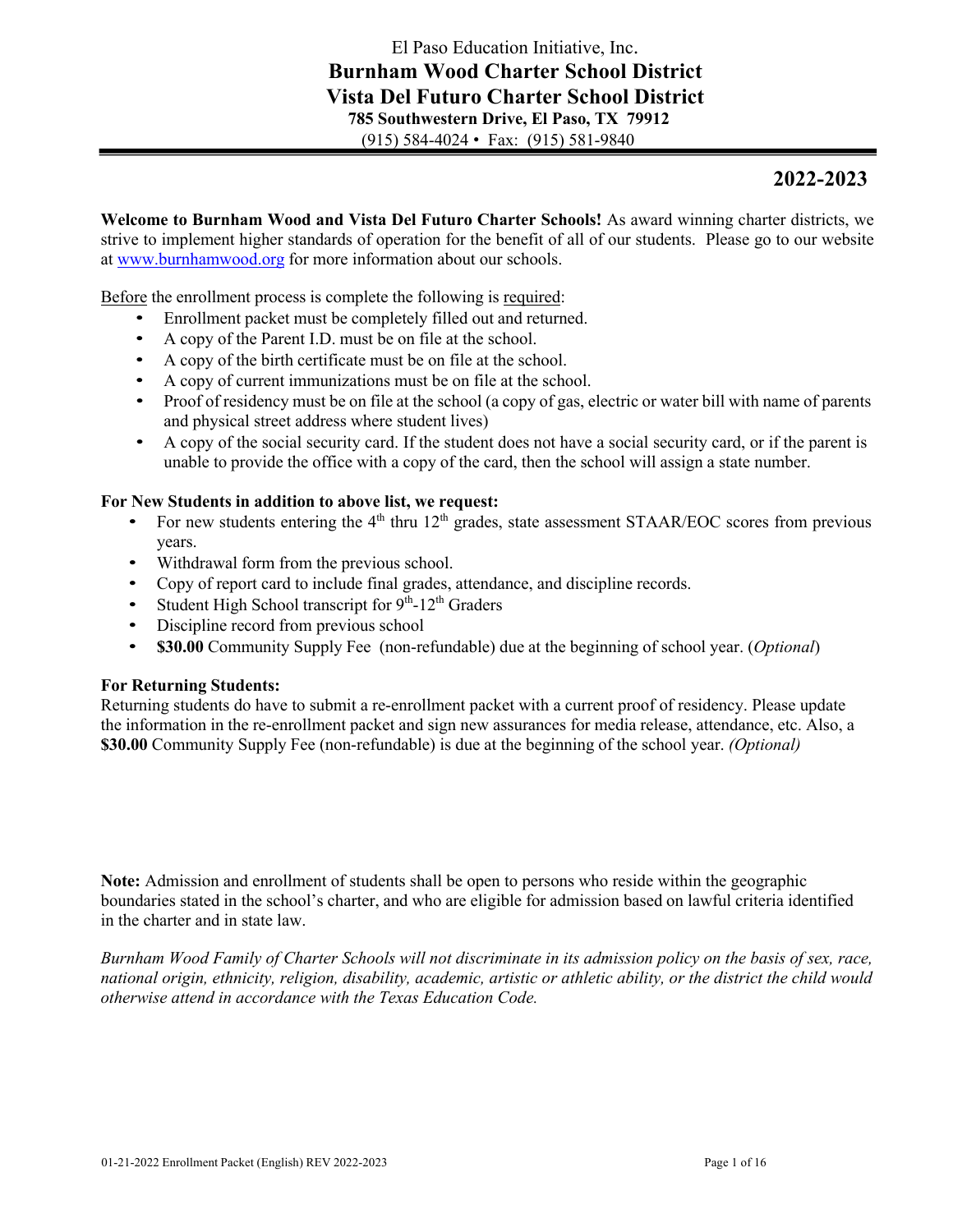El Paso Education Initiative, Inc. **Burnham Wood Charter School District Vista del Futuro Charter School District**  785 Southwestern Drive • El Paso, TX 7991 (915) 584-4024 • Fax (915) 581-9840

# **STUDENT ENROLLMENT FORM 2022-2023**

### **PLEASE PRINT STUDENT INFORMATION**

| <b>GRADE</b>             |                                                                                                                                                                                                                                                                                                                                                                                                                                                             | <b>STUDENT LAST NAME</b> |                      |  | <b>FIRST NAME</b>       |  |                              |                                        | <b>INITIAL</b>        | <b>GENERATION</b>                                                                                                            |
|--------------------------|-------------------------------------------------------------------------------------------------------------------------------------------------------------------------------------------------------------------------------------------------------------------------------------------------------------------------------------------------------------------------------------------------------------------------------------------------------------|--------------------------|----------------------|--|-------------------------|--|------------------------------|----------------------------------------|-----------------------|------------------------------------------------------------------------------------------------------------------------------|
|                          |                                                                                                                                                                                                                                                                                                                                                                                                                                                             |                          |                      |  |                         |  |                              |                                        |                       | NONE/<br>$\ensuremath{\mathsf{J}\mathsf{R}}$<br>Ш<br>VI<br>IV<br><b>SR</b><br><b>VII</b><br>$\mathbf{I}$<br>V<br><b>VIII</b> |
| <b>SOCIAL SECURITY #</b> |                                                                                                                                                                                                                                                                                                                                                                                                                                                             |                          | <b>DATE OF BIRTH</b> |  | <b>AGE ON SEPT. 1st</b> |  | <b>GENDER</b>                |                                        | <b>PLACE OF BIRTH</b> |                                                                                                                              |
|                          |                                                                                                                                                                                                                                                                                                                                                                                                                                                             |                          |                      |  |                         |  | <b>MALE</b><br><b>FEMALE</b> |                                        |                       |                                                                                                                              |
|                          | Please choose the student's ethnicity. This is required for entering the student in the Texas PEIMS database.<br><b>ETHNICITY</b><br>Check the ONE that best describes the student's ethnicity.<br>1. Hispanic<br>2. Not of Hispanic Origin<br>What is the student's race? Check one or more regardless of ethnicity.<br>1. American Indian or Alaskan<br>2. Asian<br>3. Black or African American<br>4. Native Hawaiian/Other Pacific Islander<br>5. White |                          |                      |  |                         |  |                              |                                        |                       |                                                                                                                              |
|                          | Name of the PUBLIC school your child would be attending for this next school year if he/she were attending your<br><b>CAMPUS OF</b><br><b>RESIDENCY</b><br>local PUBLIC school                                                                                                                                                                                                                                                                              |                          |                      |  |                         |  |                              |                                        |                       |                                                                                                                              |
| PROGRAM?                 | <b>HAS THE STUDENT EVER</b><br><b>HOW MANY YEARS HAS YOUR CHILD</b><br>PARTICIPATED IN THE MIGRANT<br><b>LIVED IN THE UNITED STATES?</b>                                                                                                                                                                                                                                                                                                                    |                          |                      |  |                         |  |                              | <b>IS THIS STUDENT IN FOSTER CARE?</b> |                       |                                                                                                                              |
| NO.<br>$\Box$            | <b>YES</b>                                                                                                                                                                                                                                                                                                                                                                                                                                                  |                          |                      |  |                         |  |                              | $\vert$ NO                             | <b>YES</b>            |                                                                                                                              |
| <b>HOME ADDRESS</b>      |                                                                                                                                                                                                                                                                                                                                                                                                                                                             |                          |                      |  | <b>CITY</b>             |  | <b>STATE</b>                 | <b>ZIP CODE</b>                        |                       | <b>HOME PHONE</b>                                                                                                            |
|                          |                                                                                                                                                                                                                                                                                                                                                                                                                                                             |                          |                      |  |                         |  |                              |                                        |                       |                                                                                                                              |

| <b>Check One:</b><br><b>Howard Burnham</b> |
|--------------------------------------------|
| <b>Linguistic Academy</b>                  |
| Da Vinci                                   |
| Vista Del Futuro                           |

Г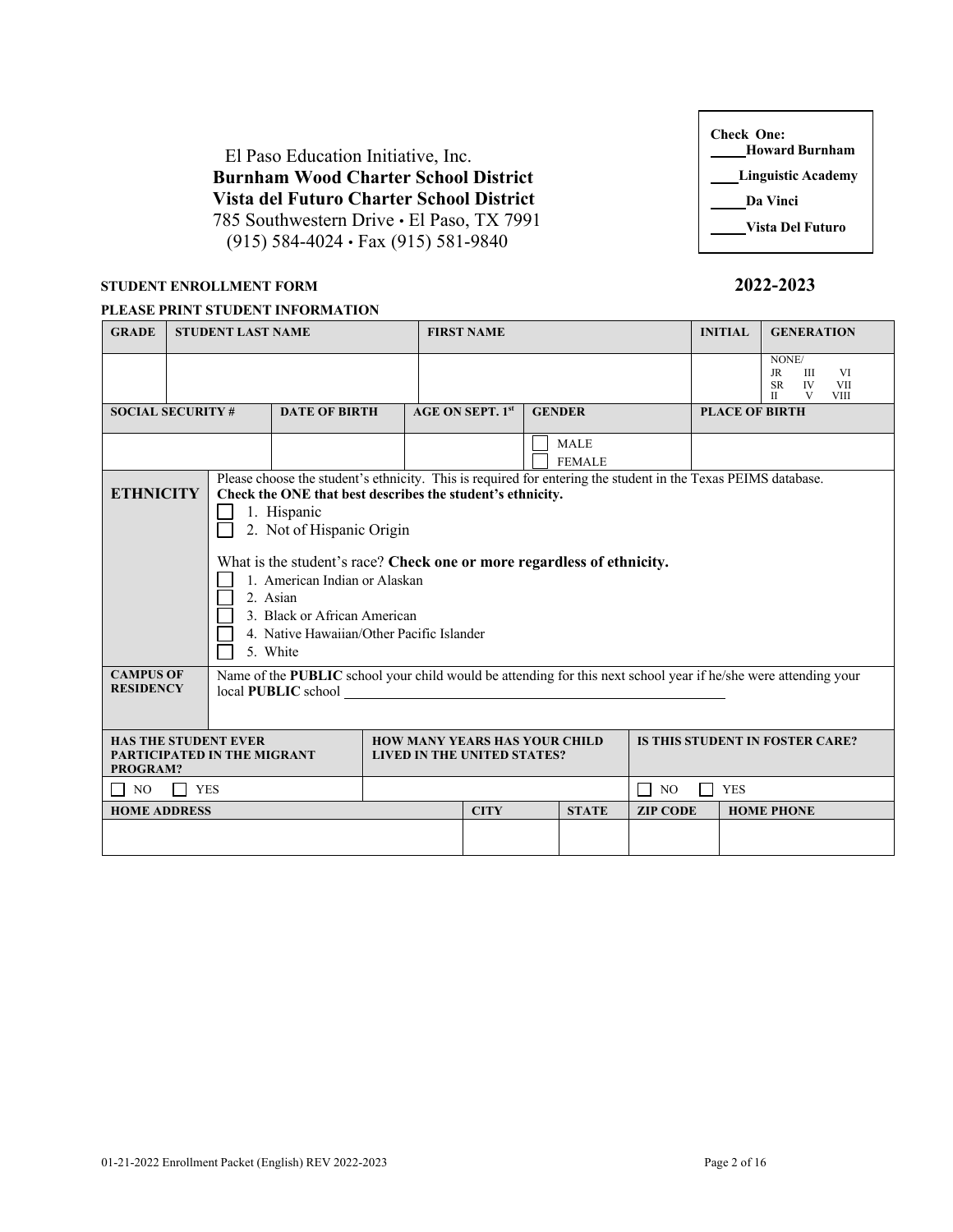| Has this student ever repeated a grade?                                      | $\square$ NO | $\square$ YES |
|------------------------------------------------------------------------------|--------------|---------------|
| If yes, which grade?                                                         |              |               |
|                                                                              |              |               |
| *Has this student ever been placed in alternative placement?                 | $\Box$ NO    | $\Box$ YES    |
| *Has this student ever been suspended from school?                           | $\square$ NO | $\Box$ YES    |
| *Has this student ever been expelled from school?                            | $\square$ NO | $\Box$ YES    |
| *Has this student ever been home schooled?                                   | $\square$ NO | $\Box$ YES    |
| *Did the student attend a Burnham Wood or Vista del Futuro school last year? | $\square$ NO | $\Box$ YES    |
| * Is one or both parents currently serving in the U.S. Military?             | $\square$ NO | $\Box$ YES    |
| *What year did the student first enroll in U.S. public schools?              |              |               |
|                                                                              |              |               |

# **EMERGENCY CONTACTS 2022-2023**

| In case you cannot be reached in an emergency, please list the people whom we should contact. |                                                           |                                                                                                                                                             |                                                                                                                                      |              |              |                           |
|-----------------------------------------------------------------------------------------------|-----------------------------------------------------------|-------------------------------------------------------------------------------------------------------------------------------------------------------------|--------------------------------------------------------------------------------------------------------------------------------------|--------------|--------------|---------------------------|
| <b>Name</b>                                                                                   |                                                           | <b>Telephone</b>                                                                                                                                            |                                                                                                                                      | Relationship |              |                           |
|                                                                                               |                                                           |                                                                                                                                                             |                                                                                                                                      |              |              |                           |
|                                                                                               |                                                           |                                                                                                                                                             |                                                                                                                                      |              |              |                           |
|                                                                                               |                                                           |                                                                                                                                                             |                                                                                                                                      |              |              |                           |
|                                                                                               | PREVIOUS SCHOOL(S) ATTENDED                               |                                                                                                                                                             |                                                                                                                                      |              |              |                           |
| <b>YEAR</b>                                                                                   | <b>LIST PREVIOUS</b><br><b>SCHOOLS</b><br><b>ATTENDED</b> | <b>ADDRESS</b>                                                                                                                                              |                                                                                                                                      | <b>CITY</b>  | <b>STATE</b> | <b>ZIP</b><br><b>CODE</b> |
| to                                                                                            |                                                           |                                                                                                                                                             |                                                                                                                                      |              |              |                           |
| to                                                                                            |                                                           |                                                                                                                                                             |                                                                                                                                      |              |              |                           |
| to                                                                                            |                                                           |                                                                                                                                                             |                                                                                                                                      |              |              |                           |
| to                                                                                            |                                                           |                                                                                                                                                             |                                                                                                                                      |              |              |                           |
| <b>WAS STUDENT EVER</b><br>PROGRAMS?/                                                         | <b>ENROLLED IN SPECIAL</b>                                | $\Box$ NO<br>$\Box$ YES<br>$\Box$ YES<br>$\Box$ NO<br>$\Box$ YES<br>$\Box$ NO<br>$\Box$ YES<br>$\Box$ NO<br>$\Box$ NO $\Box$ YES<br>$\Box$ YES<br>$\Box$ NO | <b>SPECIAL EDUCATION</b><br><b>BILINGUAL - ESL</b><br><b>GIFTED &amp; TALENTED</b><br>504 PROGRAM<br><b>DYSLEXIA</b><br><b>OTHER</b> |              |              |                           |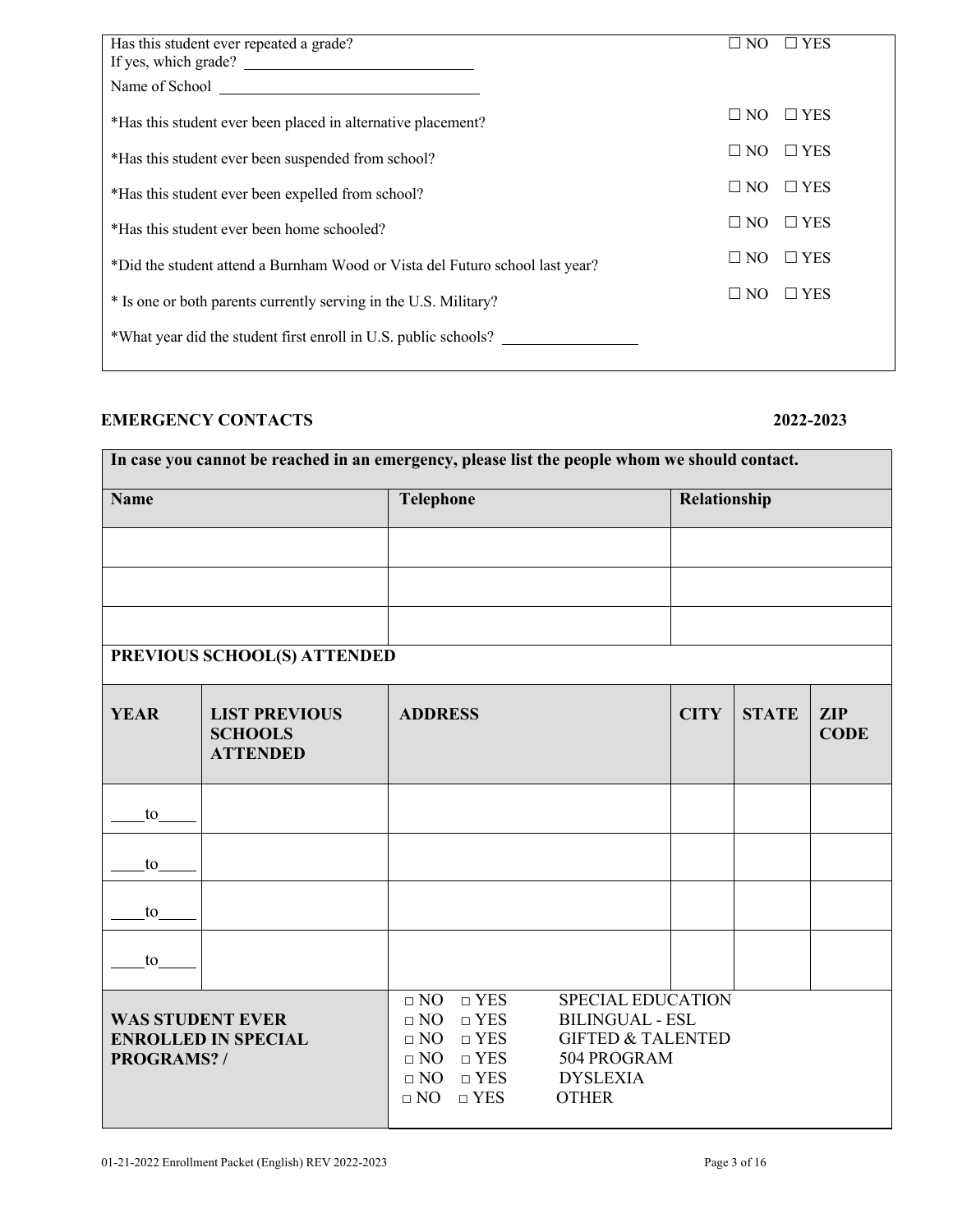### **PLEASE SHARE ANY OTHER INFORMATION WITH US THAT YOU FEEL WE SHOULD KNOW ABOUT YOUR CHILD. YOU MAY ATTACH AN ADDITIONAL SHEET IF NECESSARY.**

## **Dear Parents: In order to better serve your child's academic needs, we want to identify students who may qualify fo receive supplemental educational services. The information will be kept confidential. Please answer the following questions.**

| 1. Have you moved within the last 3 years due to economic necessity?                                                                                           | YES.  | NO. |
|----------------------------------------------------------------------------------------------------------------------------------------------------------------|-------|-----|
| 2. Do you have a child under the age of 22 who does not have a high school diploma or Certificate of High<br>School Equivalency and is not enrolled in school? | YES - | NO  |

3. Have you engaged in agricultural or fishing related work in the last 36 months?

YES NO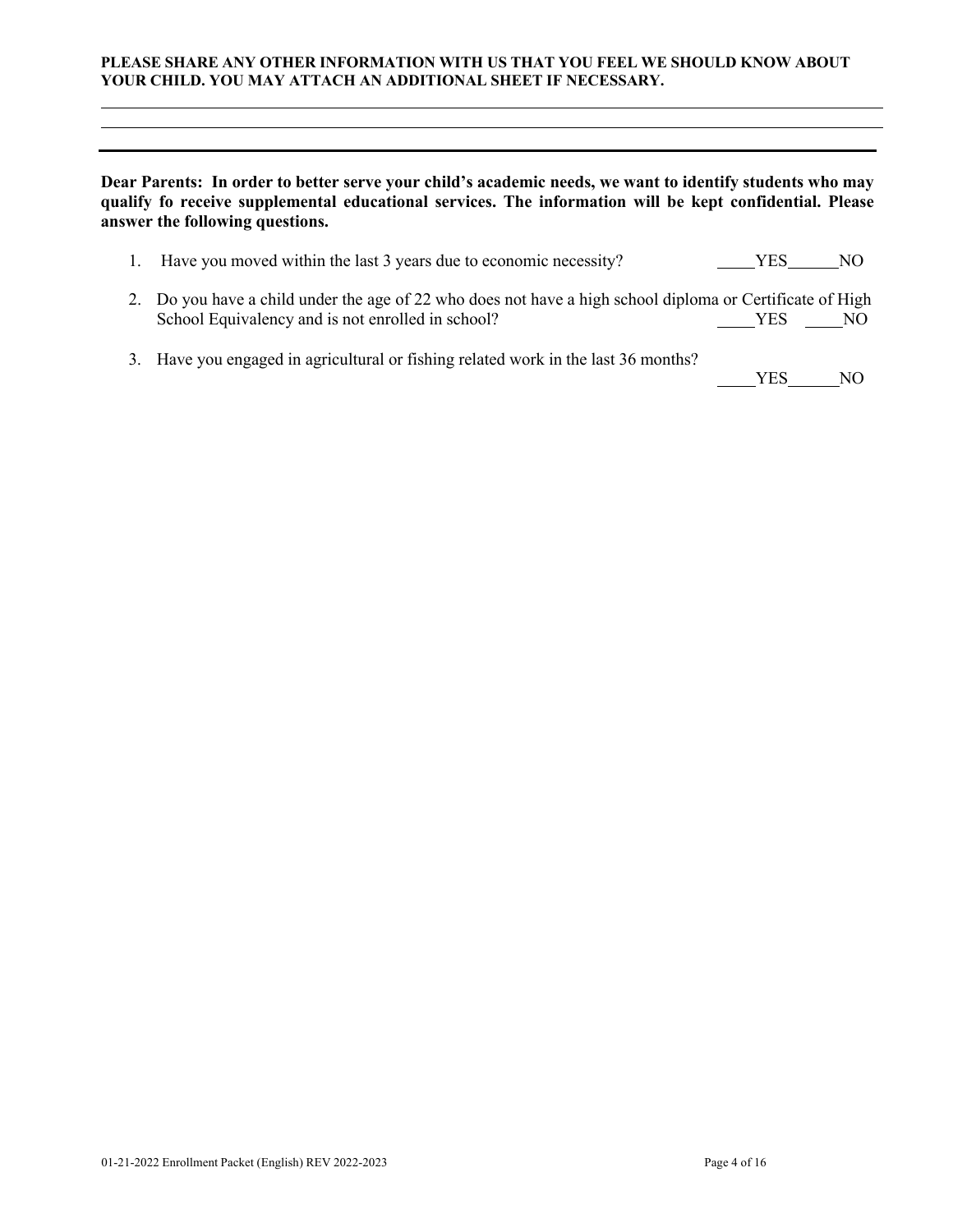# El Paso Education Initiative, Inc. Burnham Wood Family of Charter Schools 785 Southwestern Drive • El Paso, TX 79912 (915) 584-4024 • Fax (915) 581-9840

# **PARENT/GUARDIAN INFORMATION FORM**

# **MOTHER'S/GUARDIAN'S INFORMATION**

| <b>Last Name</b>                                                            | <b>First Name</b>                   | <b>Middle Name</b> |                     |              |            | <b>Home/Cell Telephone Number</b> |
|-----------------------------------------------------------------------------|-------------------------------------|--------------------|---------------------|--------------|------------|-----------------------------------|
|                                                                             | Address (if different from child's) |                    | <b>City</b>         | <b>State</b> |            | <b>Zip Code</b>                   |
| <b>Name of Employer</b>                                                     |                                     |                    | <b>Job Position</b> |              |            | <b>Work Telephone Number</b>      |
|                                                                             |                                     |                    |                     |              |            |                                   |
|                                                                             |                                     |                    |                     |              |            |                                   |
| Mother/Guardian currently a member of the U.S. Military on active duty?     |                                     |                    |                     |              |            | NO                                |
| Mother/Guardian currently a member of the Texas National Guard?             |                                     |                    |                     |              |            | NO                                |
| Mother/Guardian currently a member of a reserve force in the U.S. Military? |                                     |                    |                     |              | <b>YES</b> | NO –                              |
|                                                                             | Mother's/Guardian's e-mail address  |                    |                     |              |            |                                   |

## **FATHER'S/GUARDIAN'S INFORMATION**

| <b>Last Name</b>                                                            | <b>First Name</b>                     | <b>Middle Name</b>                                                      |             | <b>Home/Cell Telephone Number</b> |                              |
|-----------------------------------------------------------------------------|---------------------------------------|-------------------------------------------------------------------------|-------------|-----------------------------------|------------------------------|
|                                                                             | Address (if different from child's)   |                                                                         | <b>City</b> | <b>State</b>                      | <b>Zip Code</b>              |
| <b>Name of Employer</b>                                                     |                                       | <b>Job Position</b>                                                     |             |                                   | <b>Work Telephone Number</b> |
|                                                                             |                                       |                                                                         |             |                                   | State <u>state</u>           |
|                                                                             |                                       |                                                                         |             |                                   |                              |
|                                                                             |                                       | Father/Guardian currently a member of the U.S. Military on active duty? |             |                                   | $YES$ NO                     |
| Father/Guardian currently a member of the Texas National Guard?             |                                       |                                                                         |             |                                   | NO                           |
| Father/Guardian currently a member of a reserve force in the U.S. Military? |                                       |                                                                         |             |                                   | $\bf NO$                     |
|                                                                             | Father's/Guardian's e-mail address:   |                                                                         |             |                                   |                              |
|                                                                             | Name of Person enrolling the student: |                                                                         |             | Relationship:                     |                              |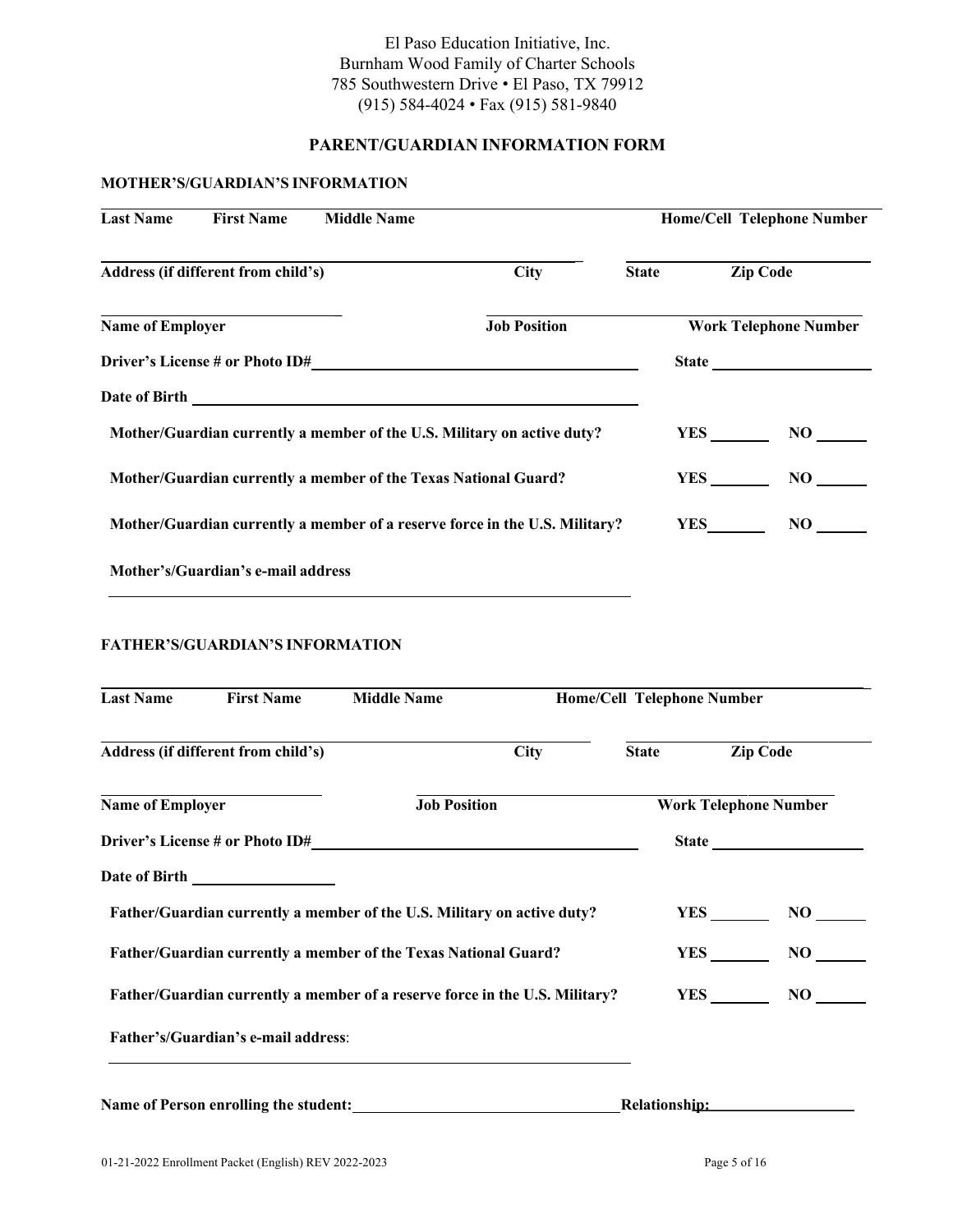## **BURNHAM WOOD CHARTER SCHOOL DISTRICT MEDICAL INFORMATION FORM**

## **MEDICAL HISTORY** – *Please mark if your child has any of the following health conditions.*

|                                        | <b>YES</b> | NO. | Other conditions/allergies/OR please |
|----------------------------------------|------------|-----|--------------------------------------|
| Asthma                                 |            |     | explain anything checked yes:        |
| <b>ADHD/ADD</b>                        |            |     |                                      |
| Autism                                 |            |     |                                      |
| Diabetes (Type 1 or Type 2)            |            |     |                                      |
| Endocrine disorder                     |            |     |                                      |
| Epilepsy (Seizures)                    |            |     |                                      |
| Genetic disorder                       |            |     |                                      |
| High blood pressure                    |            |     |                                      |
| Heart disorder or condition            |            |     |                                      |
| Hepatitis OR Tuberculosis Infection    |            |     |                                      |
| Irritable bowel syndrome (IBS)         |            |     |                                      |
| Surgeries OR Implanted medical devices |            |     |                                      |
| Migraines                              |            |     |                                      |
| Urinary or bladder problems            |            |     |                                      |
| Wear glasses or hearing aids           |            |     |                                      |
| <b>My Child Has No Health Problems</b> |            |     |                                      |

### **LIFE THREATENING CONDITIONS**

IF YOUR CHILD HAS ASTHMA, WILL HE/SHE REQUIRE AN INHALER TO BE USED AT SCHOOL □ NO □ YES Date of last attack

DOES YOUR CHILD HAVE A SEVERE ALLERGY REQUIRING AN EPIPEN? □ NO □ YES IF YES, WHAT IS THE ANAPHYLACTIC TRIGGER? □ Food □ Insect Stings □ Plants □ Animals □ A Drug/medication Explain:

*\* If YES to either of these questions, a meeting with the school nurse OR principal is required. School policy requires that emergency lifesaving medication and physician orders are in place prior to starting school.*

## **MEDICATION**

Does your child take any medication at home?  $\Box$  NO  $\Box$  YES

Reason for taking medication

Will medication be needed at school?  $\Box$  NO  $\Box$  YES

*\* If your child needs medication at school, please contact the front office for the necessary paperwork. We only administer medications that are medically necessary and require both written parent consent and a physician's order on file. You must fill out a new form for every school year.*

## **MEDICAL/DENTAL INFORMATION**

| Name of Health Care provider:                                                                                                                                                                                                  | Phone Number:           |  |
|--------------------------------------------------------------------------------------------------------------------------------------------------------------------------------------------------------------------------------|-------------------------|--|
| Preferred Hospital: National Association of the Contractor of the Contractor of the Contractor of the Contractor of the Contractor of the Contractor of the Contractor of the Contractor of the Contractor of the Contractor o |                         |  |
| Name of Dentist:                                                                                                                                                                                                               | Phone Number:           |  |
| Does your child have medical and dental insurance coverage?                                                                                                                                                                    | $\Box$ YES<br>$\Box$ NO |  |
| 01-21-2022 Enrollment Packet (English) REV 2022-2023                                                                                                                                                                           | Page 6 of 16            |  |

**2022-2023** 

**STUDENT NAME DATE OF BIRTH**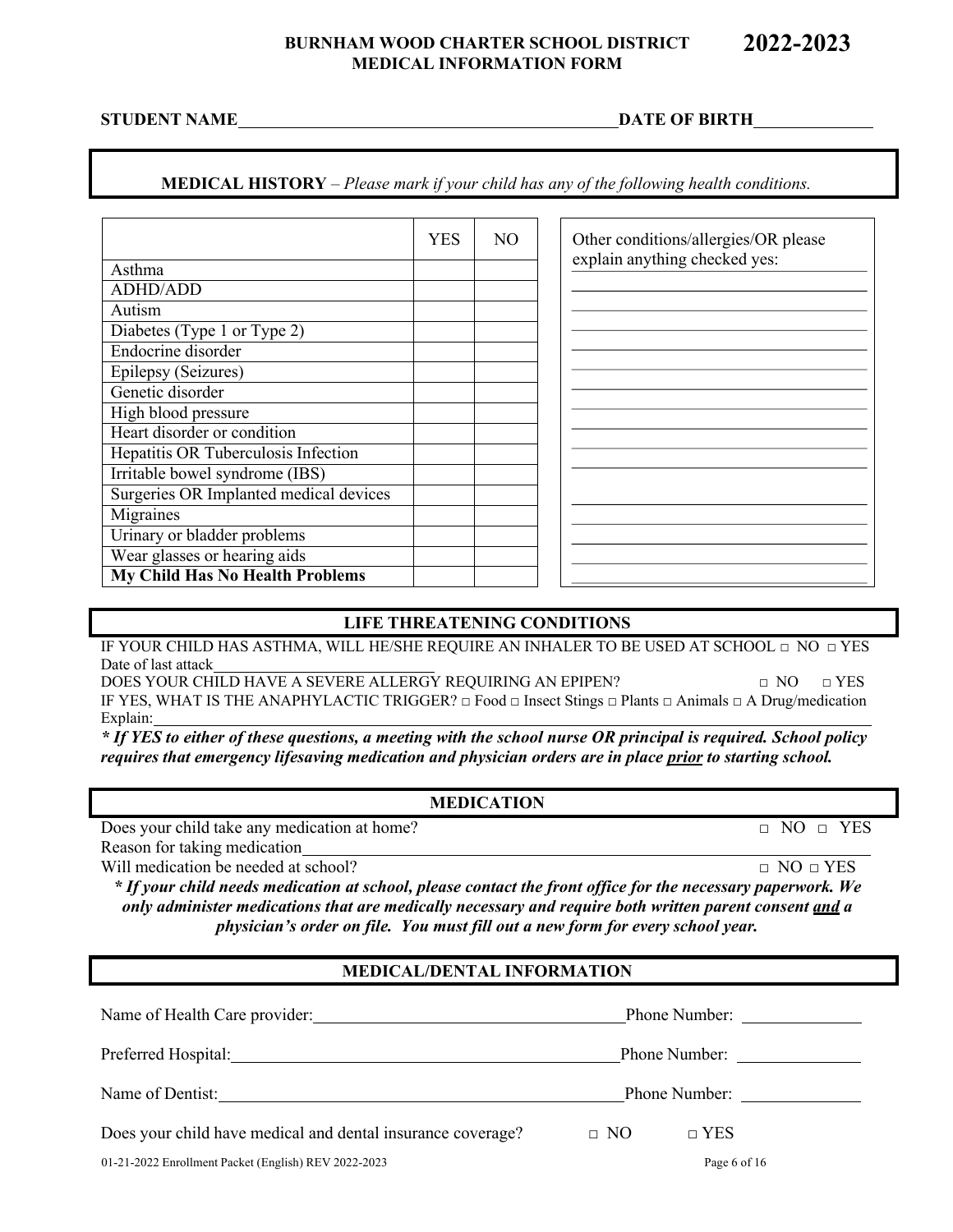# **IMMUNIZATIONS**

The state of Texas requires certain immunizations for school attendance. Check your child's immunization records carefully when submitting them to the school. If you plan to obtain an exemption to any immunizations on the basis of moral, religious, or conscientious reasons from the Department of State Health Services, the original affidavit must be presented to the school.

| Vaccine Required                                          | Minimum Number of Doses Required by Grade Level                                                |                   |                                                                       |                                                                        |
|-----------------------------------------------------------|------------------------------------------------------------------------------------------------|-------------------|-----------------------------------------------------------------------|------------------------------------------------------------------------|
| (Attention to notes and                                   | $K - 5th$                                                                                      | 6th               | 7th                                                                   | $8th-12th$                                                             |
| footnotes)                                                |                                                                                                |                   |                                                                       |                                                                        |
| Diphtheria/Tetanus/Pertussis<br>$(DTaP/DTP/DT/Td/Tdap)^1$ | 5 doses or 4 doses                                                                             |                   | 3 dose primary series<br>and 1 Tdap/Td booster<br>within last 5 years | 3 dose primary series<br>and 1 Tdap/Td booster<br>within last 10 years |
| Polio <sup>1</sup>                                        | 4 doses or 3 doses                                                                             |                   |                                                                       |                                                                        |
| Measles, Mumps, and<br>Rubella $^{1,2}$<br>(MMR)          | 2 doses of measles and<br>2 doses of<br>1 dose each of rubella and mumps vaccine<br><b>MMR</b> |                   |                                                                       |                                                                        |
| Hepatitis $B^2$                                           | 3 doses                                                                                        |                   |                                                                       |                                                                        |
| Varicella <sup>1,2,3</sup>                                | 2 doses                                                                                        | 1 dose<br>2 doses |                                                                       |                                                                        |
| Meningococcal                                             |                                                                                                |                   |                                                                       | 1 dose                                                                 |
| Hepatitis $A^{1,2}$                                       | 2 doses                                                                                        |                   |                                                                       |                                                                        |

*If you are unsure if your child is up to date on their immunizations, we highly recommend you make an appointment with his/her health care provider, health department, or Immunize El Paso prior to the first day of school.*

## **AUTHORIZATION FOR SHARING HEALTH INFORMATION**

I understand that the information given about my child may be shared with school staff as needed in order to provide for the health and safety of my child. I authorize the use of disclosure of my child's health information to the nurse, the coaches, office personnel, all teachers or staff who may provide instruction to my child, medical providers, and other school personnel involved in the direct care of my student.

Parent Initials

# **SCHOOL POLICY ACKNOWLEDGMENT**

 I understand it is my responsibility to update my emergency contact information with the school as soon as possible when a change occurs.

 I understand in the event of an emergency, every effort will be made to contact me first, however, an ambulance will be called for my student if an emergency arises and my child needs emergency medical care.

 I understand no medications are given in school without my written permission. I understand my student is not allowed to carry medications at school without my written permission on file and permission of their health care provider. I understand the forms are available in the office. This includes vitamins and herbal supplements.

 I understand charter schools are not required to have a full-time nurse and a nurse may not always be available on campus every day. I will make every effort to coordinate any special medical needs with the office in the event a full time nurse is not available.

Parent Signature Date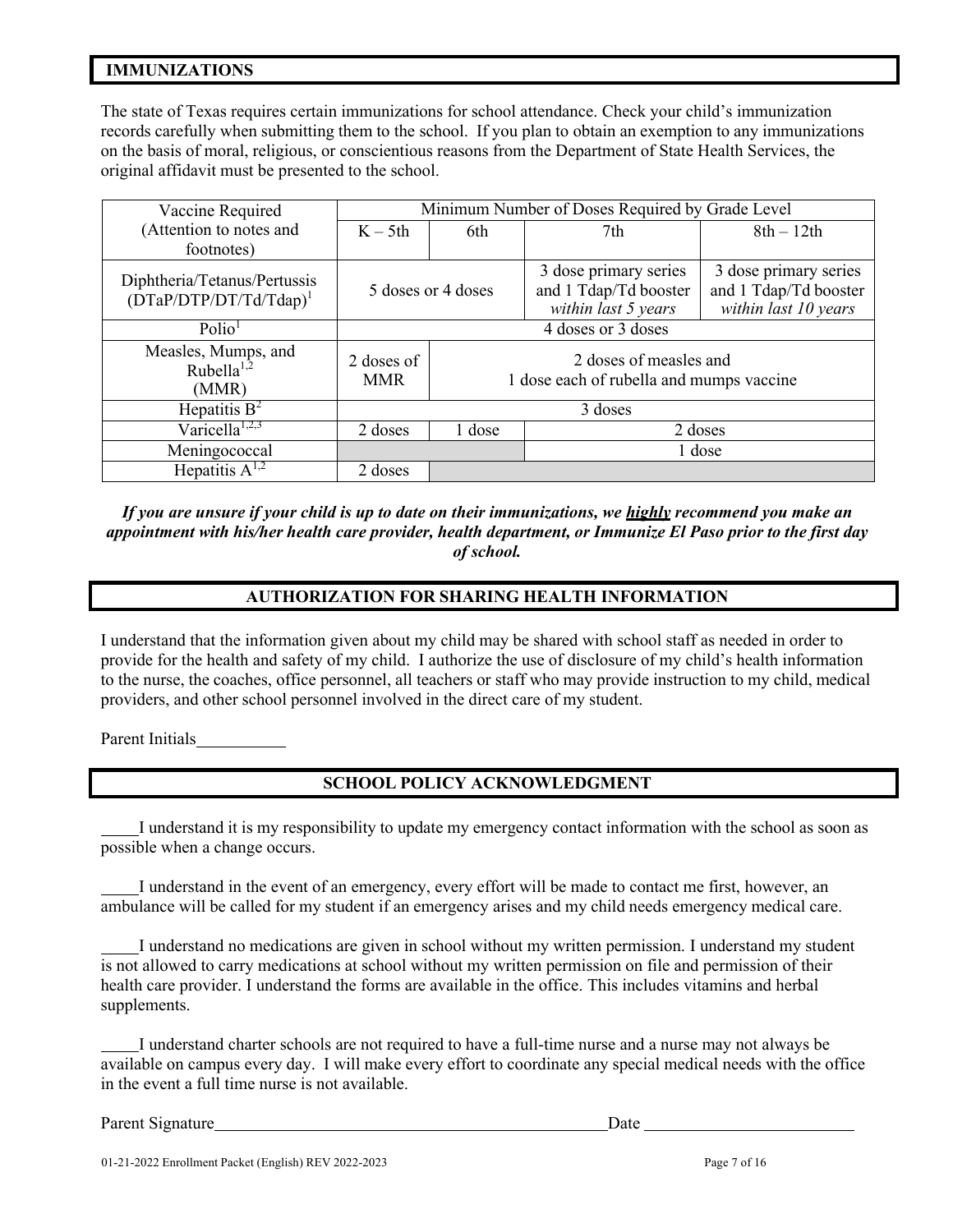## **Burnham Wood Charter School District Vista Del Futuro Charter School District**

# **HOME LANGUAGE SURVEY-19 TAC Chapter 89, Subchapter BB, §89.1215**

**TO BE COMPLETED BY PARENT OR GUARDIAN FOR STUDENTS ENROLLING IN PREKINDERGARTEN THROUGH GRADE 8 (OR BY STUDENT IN GRADES 9-12):** The state of Texas requires that the following informationbe completed for each student who enrolls in a Texas public school for the first time. It is the responsibility of the parentor guardian, not the school, to provide the language information requested by the questions below.

Dear Parent or Guardian:

To determine if your child would benefit from Bilingual or English as a Second Language program services, pleaseanswer the two questions below.

If either of your responses indicates the use of a language other than English, then the school district must conduct an assessment to determine how well your child communicates in English. This assessment information will be used to determine if Bilingual or English as a Second Language program services are appropriate and to inform instructional and program placement recommendations. If you have questions about the purpose and use of the Home Language Survey,or you would like assistance in completing the form, please contact your school/district personnel.

For more information on the process that must be followed, please visit the following website: https://projects.esc20.net/upload/page/0081/docs/JuneUpdates/EnglishLearnerIdentification\_ReclassificationFlowchart .pdf

Parent Initials

**This survey shall be kept in each student's permanent record folder.**

| <b>NAME OF STUDENT:</b> | <b>STUDENT ID#:</b> |
|-------------------------|---------------------|
| <b>ADDRESS:</b>         | <b>TELEPHONE #:</b> |
| <b>CAMPUS:</b>          |                     |

## **NOTE: PLEASE INDICATE ONLY ONE LANGUAGE PER RESPONSE.**

**1.** What language is spoken in the child's home **most of the time?**

**2.** What language does the child speak **most of the time?** 

**Signature of Parent /Guardian or Student if Grades 9-12 Date**

NOTE: If you believe you made an error when completing this Home Language Survey, you may request a correction, inwriting, only if: 1) your child has not yet been assessed for English proficiency; and 2) your written correction request ismade within two calendar weeks of your child's enrollment date. Texas Education Agency Special Populations Division REV. March 2019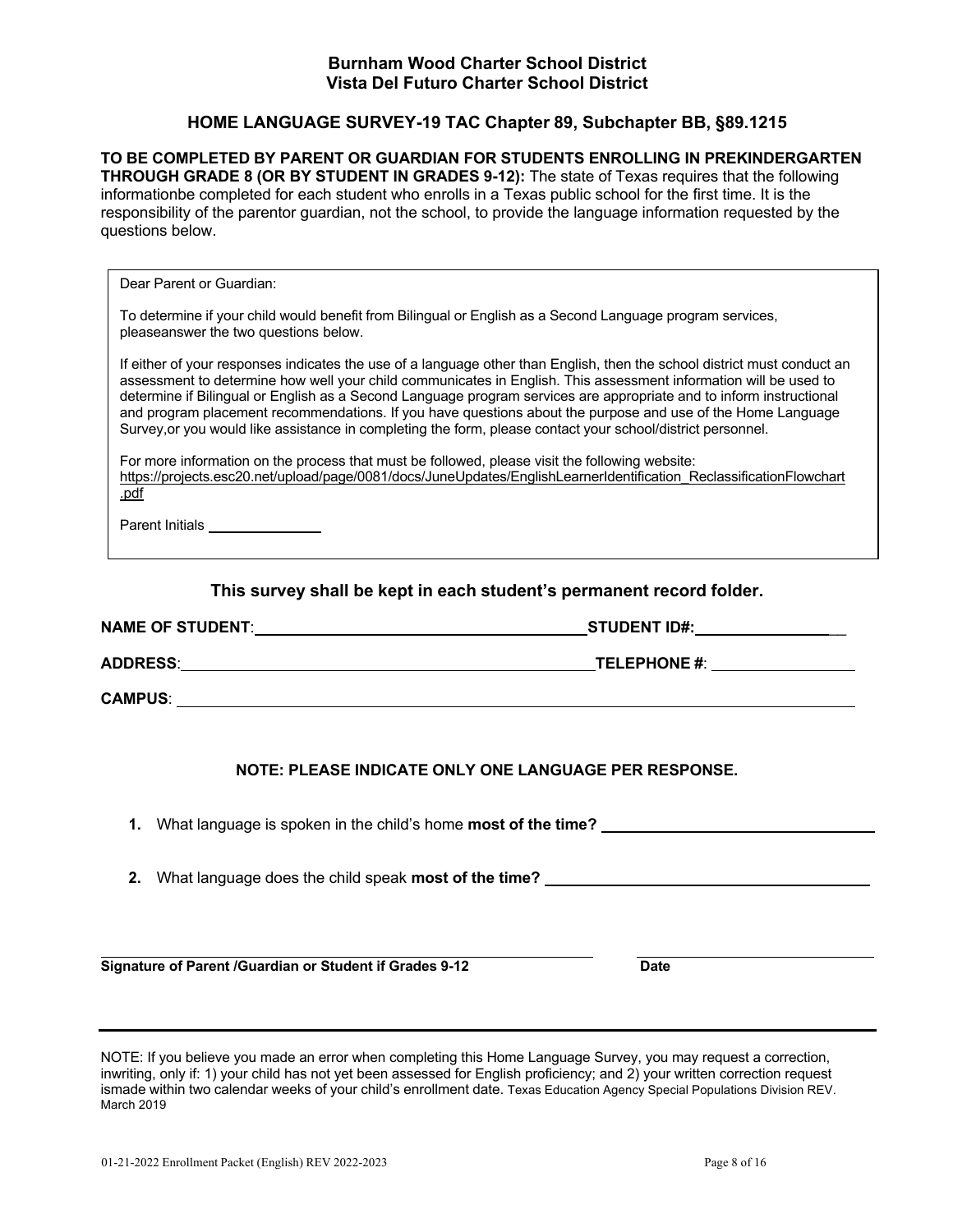## **PERSONAL HISTORY**

# **In order for us to learn more about your child, please share observations and comments.**

| How does your child accept routines and limits?                                |
|--------------------------------------------------------------------------------|
|                                                                                |
|                                                                                |
|                                                                                |
|                                                                                |
| How does your child handle transitions?                                        |
|                                                                                |
|                                                                                |
|                                                                                |
| How does your child handle frustrations?                                       |
|                                                                                |
|                                                                                |
|                                                                                |
| How does your child interact with other children?                              |
|                                                                                |
|                                                                                |
| How do you discipline your child at home?                                      |
|                                                                                |
|                                                                                |
|                                                                                |
| What are your child's interests or hobbies?                                    |
|                                                                                |
|                                                                                |
|                                                                                |
| What are your child's strengths?                                               |
|                                                                                |
|                                                                                |
|                                                                                |
| What are your child's challenges?                                              |
|                                                                                |
|                                                                                |
|                                                                                |
| Is your child easily distracted or impulsive? No _____ Yes ___                 |
|                                                                                |
|                                                                                |
|                                                                                |
| Is your child able to follow the rules and procedures of the school?<br>No Yes |
|                                                                                |
|                                                                                |
|                                                                                |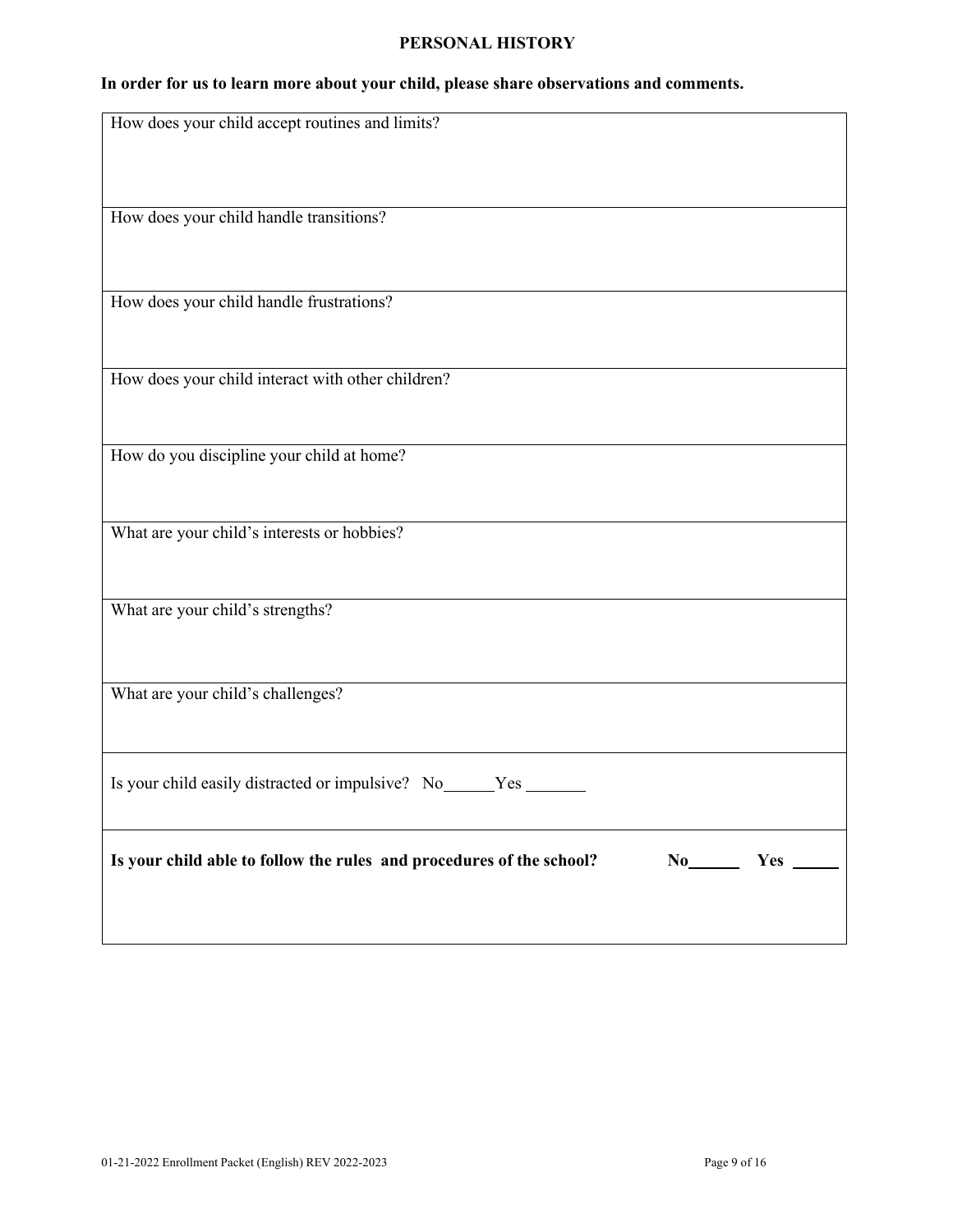Burnham Wood Charter School District Vista Del Futuro Charter School District 785 Southwestern Drive • El Paso, TX 79912 (915) 584-4024 • Fax (915) 581-9840

# **2022-2023 REFERENCE RELEASE**

Please sign this reference release and return it with the enrollment packet.

Last Name First Name First Name First Name First Name First Name First Name First Name First Name of Texas and Texas and Texas and Texas and Texas and Texas and Texas and Texas and Texas and Texas and Texas and Texas and T

This form will be completed and sent by the Administration to references or former schools listed on your enrollment packet.

I, the undersigned, hereby authorize any individual, former school, teacher or counselor identified as a reference or school to answer all questions that may be sought in connection with my child's enrollment application or concerning my child's work, habits, character, or skills. I am aware that the information provided will be used for the purpose of evaluating my child as an applicantfor enrollment and that the information provided is confidential and will *not* be available to me.I will not hold the individual or school liable for the information submitted. A copy of this authorization shall be valid as the original.

Parent/Guardian Signature Date Date Date Date Date

## **2022-2023 MEDIA RELEASE FORM**

I hereby give my permission to School to use or release the name and photograph(s) of (child's name) in any manner Vista Del Futuro and Burnham Wood Charter Schools staff deems appropriate for school-related purposes.

I understand these purposes include publication of photographs, along with my name and/or that of my child, in newspapers, magazines, brochures and other such publications; for television appearances; for slide presentations and other visual materials; and for radio broadcast shows.

I also understand that I am free to refuse this permission, but that my child cannot appear on public radio broadcasts or television or have his/her name appear in printed matter released by Burnham Wood Charter Schools without signing this release.

Parent/Guardian Signature Date Date Date Date Date

I decline permission for Media Release

# **2022-2023 FIELD TRIP RELEASE FORM**

School

I hereby give my permission for my child to attend school-sponsored activities off campus. I will receive notification of each field trip and the transportation arrangements for it prior to the field trip.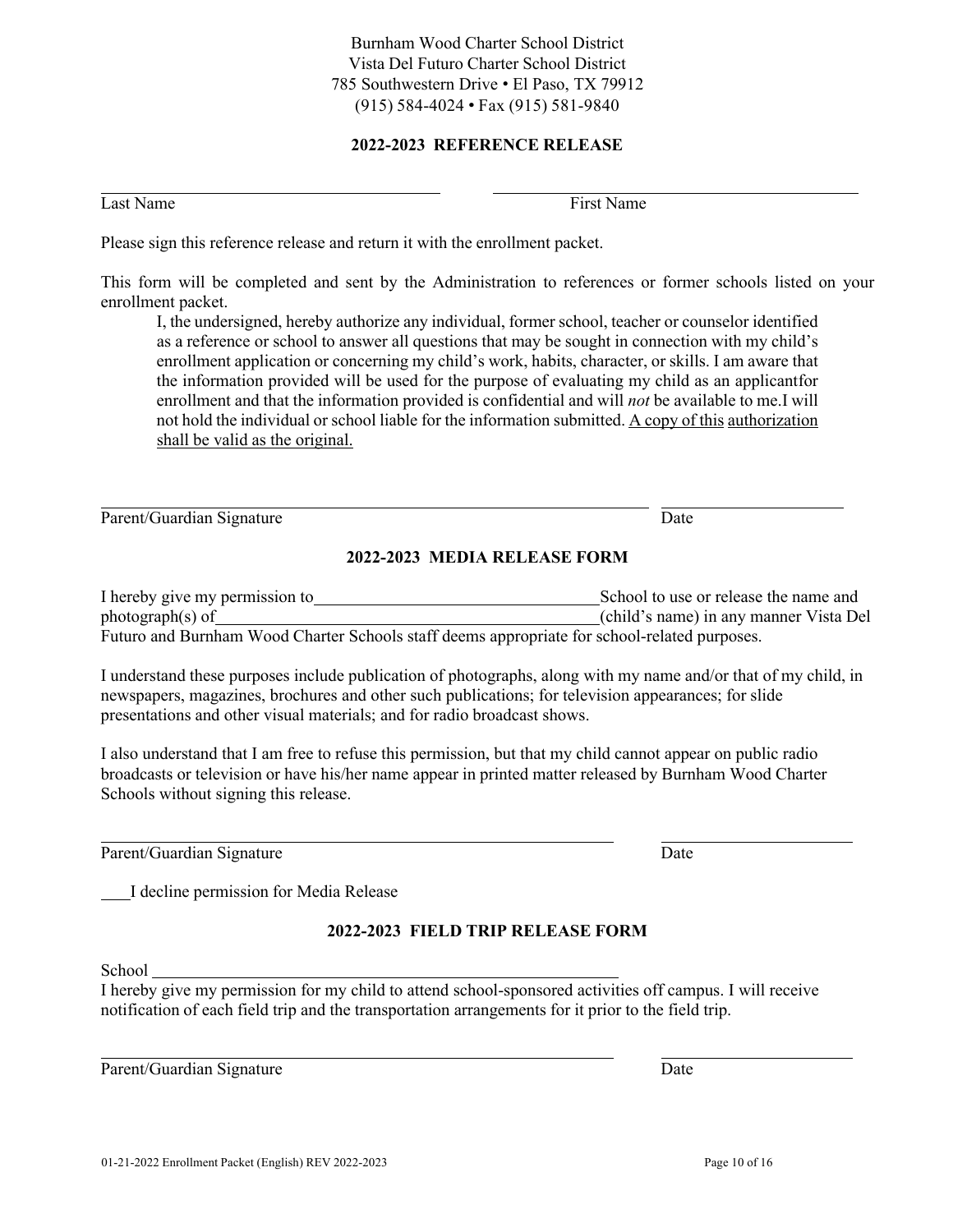|                                                                                                                | <b>Check One School:</b><br><b>Burnham Wood Charter School District</b><br><b>Vista Del Futuro Charter School District</b><br>785 Southwestern Drive . El Paso, TX 79912<br>(915) 584-4024 • Fax (915) 581-9840                     | Howard Burnham<br>Da Vinci<br>Vista del Futuro<br>Linguistic Academy      |                                      |  |
|----------------------------------------------------------------------------------------------------------------|-------------------------------------------------------------------------------------------------------------------------------------------------------------------------------------------------------------------------------------|---------------------------------------------------------------------------|--------------------------------------|--|
|                                                                                                                | Parent Request to Withdraw Student from Prior School &<br><b>CONFIDENTIAL INFORMATION CONSENT/RELEASE</b>                                                                                                                           |                                                                           |                                      |  |
| Student First and Middle Initial                                                                               |                                                                                                                                                                                                                                     | Social Security Number                                                    | Date of Birth                        |  |
| School Organization/Agency Name                                                                                | Schools for grade ________. I authorize the registrar/principal/administrative staff at school listed below to<br>release the following records regarding the above named student.                                                  | FAX#                                                                      |                                      |  |
| School/Organization/Agency Name)                                                                               |                                                                                                                                                                                                                                     | FAX#                                                                      |                                      |  |
| <b>Howard Burnham Elementary</b>                                                                               | Da Vinci School for Science & the Arts                                                                                                                                                                                              | Vista Del Futuro Charter School                                           | The Linguistic Academy               |  |
| 7310 Bishop Flores                                                                                             | 785 Southwestern                                                                                                                                                                                                                    | 1671 Bob Hope                                                             | 5141 Upper Valley                    |  |
| El Paso, Texas 79912<br>915-584-9499 Fax 915-585-8814                                                          | El Paso, Texas 79912<br>915-584-4024 Fax 915-581-9840                                                                                                                                                                               | El Paso, Texas 79936<br>915-855-8143 Fax 915-855-8179                     | El Paso, Texas 79936<br>915-331-4397 |  |
| Records requested by                                                                                           |                                                                                                                                                                                                                                     |                                                                           | campus.                              |  |
| <b>Records Requested:</b>                                                                                      |                                                                                                                                                                                                                                     |                                                                           |                                      |  |
| Medical Information<br><b>Attendance Records</b><br>Psychological Evaluation<br>Test Results: STAAR, EOC, TPRI | Discipline Records<br><b>LPAC</b> Information                                                                                                                                                                                       | Other<br>Sociological Information<br>Transcript/Report Card<br><b>ARD</b> | <b>Educational Assessment</b>        |  |
|                                                                                                                | All special program records (special education, 504, bilingual/ESL, LEP, Talented/Gifted, etc). If these records<br>are located at another site, please indicate here the person, address and fax where the request should be sent. |                                                                           |                                      |  |
| $\Box$                                                                                                         | I have been fully informed and understand the school's request for my consent, as described above. This<br>information will be released/requested upon receipt of my written consent.                                               |                                                                           |                                      |  |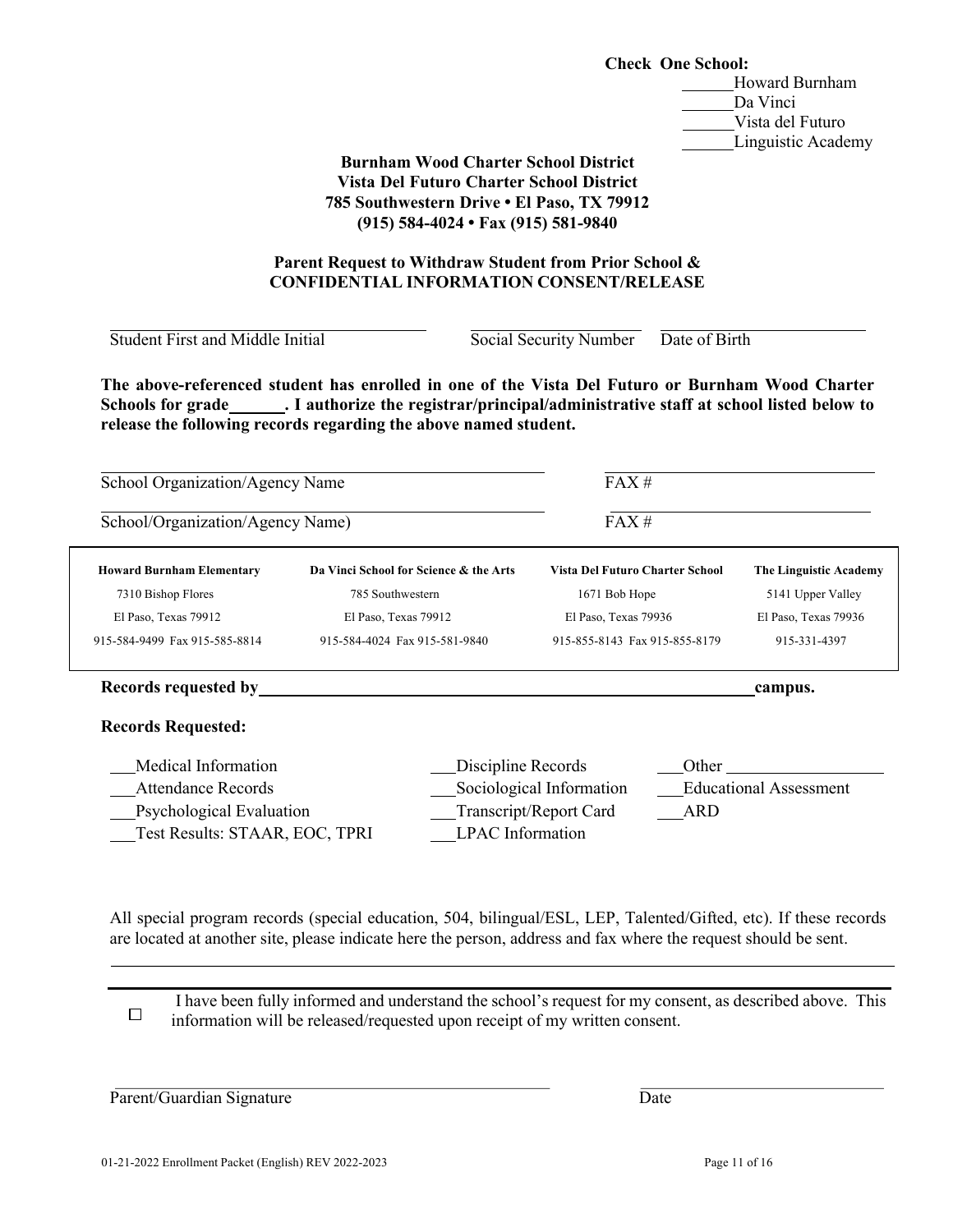## **2022-2023 STUDENT AND PARENT PLEDGE**

The following are agreements I have made with Vista Del Futuro or Burnham Wood Charter Schools concerning my attitude and behavior while participating in all school programs.

# **AS STUDENTS AND PARENTS WE PLEDGE TO:**

- 1. Abide by all school rules(as stated in the *Parent/Student Handbook*), as well as directives given to me by teachers and staff to ensure my safety and the safety of others.
- 2. Abide by School Dress Code.
- 3. Be prompt and on time to all activities.
- 4. Understand that the student will be sent home and subject to expulsion if any behavior or action on the student's part poses a threat to safety, disrupts the instructional program, or results in the destruction of the environment in any way.
- 5. Understand that Vista Del Futuro and Burnham Wood Charter Schools **require** 180 days of attendance with 100% attendance [no unexcused absences] expectation.
- 6. Ensure that my child attends tutorials after school and on Saturdays as requested by the teacher.
- 7. Safeguard my school from acts of vandalism by following the rules and reporting damage and acts of destruction to my teacher.

# **I AGREE TO THE TERMS STATED ABOVE WHICH HAVE BEEN EXPLAINED TO ME BY MY PARENT/GUARDIAN.**

| Student's Signature       | Date |  |
|---------------------------|------|--|
| Parent/Guardian Signature | Date |  |

### **Dear Parents:**

Vista Del Futuro and Burnham Wood Charter Schools place students in the academic families that most closely fit his or her assessed achievement level. Your child will be tested and placed in various academic families throughout the year. This ongoing formative assessment allows each student to learn at his or her own pace. If the teacher is concerned about your child's achievement and retention of new curriculum, you will be contacted and invited to meet to create a plan for success.

All children are expected to pass the state STAAR tests. Failure to do so may lead to retention in that grade level. Burnham Wood Family Schools also requires a 100% attendance [no unexcused absences] by its student body. We adhere to the attendance policy adopted by the state of Texas. Children who have excessive absences may be dismissed, referred to the court system, or may be retained in that grade level.

# **I AGREE TO THE TERMS STATED ABOVE WHICH HAVE BEEN EXPLAINED TO ME AS THE STUDENT'S PARENT/GUARDIAN.**

**PARENT/GUARDIAN SIGNATURE Date**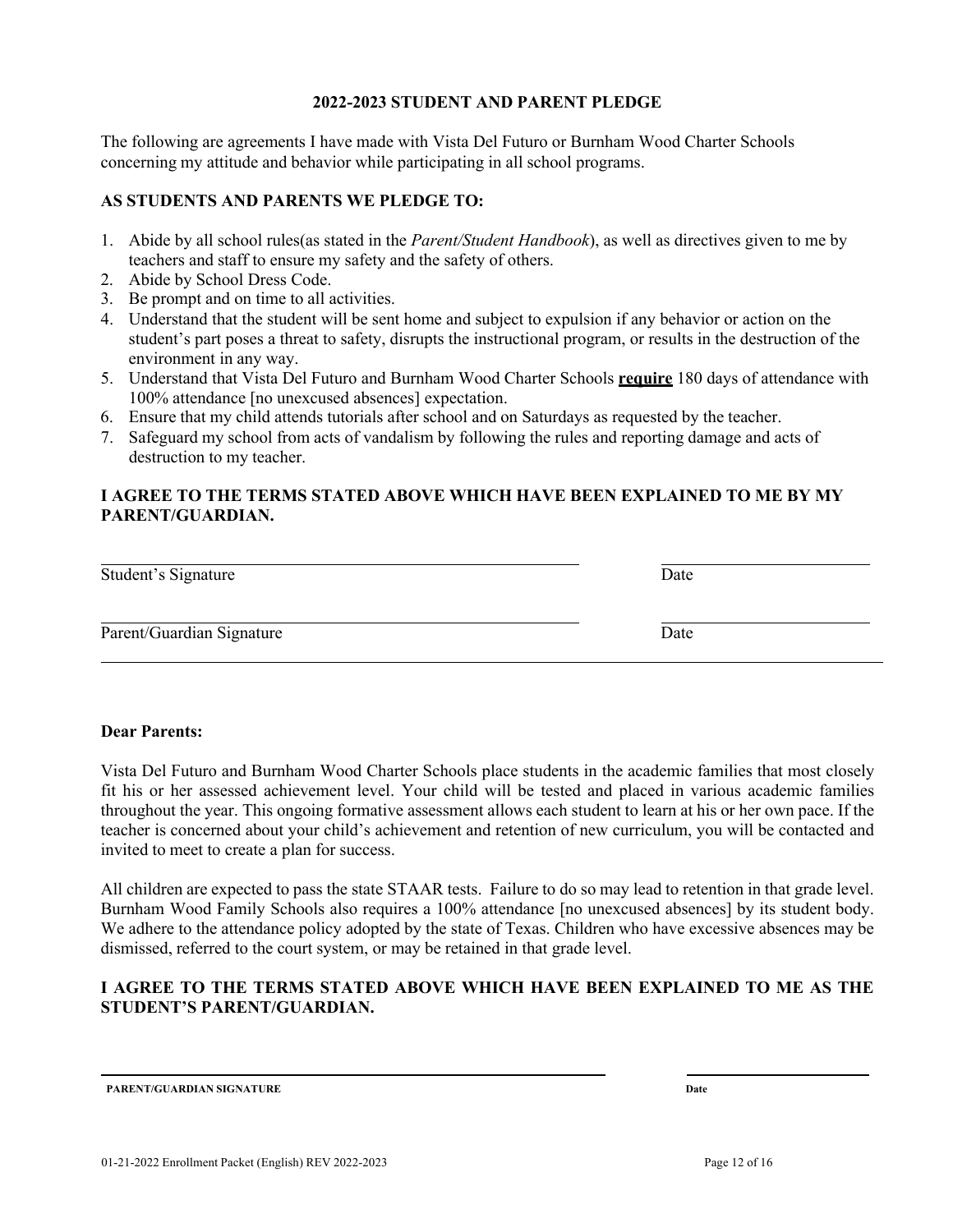# **STUDENT ATTENDANCE AND TARDY AGREEMENT**

I understand that the Vista Del Futuro and Burnham Wood Charter Schools requires 100% attendance with 180 days of class. If any child misses classes, I promise that my child will be presented the next day of scheduled recovery. This will not cancel the absence, it only helps the student to recover the missing assignments.

## **Attendance Policy**

As a member of Vista Del Futuro or Burnham Wood Charter School, I understand that I am obligated to uphold high attendance standards. If my child has excessive absences, the following options may be exercised by the administration:

- 1) Retention
- 2) Report to the appropriate civil courts (may result in fines)
- 3) Dismissal

# **Tardiness**

Tardiness is as serious as absences; excessive tardiness will result in exercising the options listed above.

| <b>Parent/Guardian Signature</b> | Date |
|----------------------------------|------|
|                                  |      |

# **EARLY ARRIVAL and LATE PICK-UP POLICY**

School begins at the posted times and students may not arrive at school more than 10 minutes before the start time unless they are participating in the Child Nutrition Program. Then, they may arrive at the designated time to eat breakfast. Children may not be left outside or inside the building unsupervised.

Students who are not picked up within 10 minutes of dismissal times will be escorted to the after-school care and parents will be charged **\$10.00** per day. Parents who continue to leave their children unsupervised will be reported to Child Protective Services.

Vista Del Futuro and Burnham Wood Charter Schools offer breakfast to all students. At the Howard Burnham Elementary and The Linguistic Academy, breakfast is served from **7:00-7:30 a.m**. At Vista del Futuro School, breakfast is offered from **7:00-7:30 a.m.** only. At the Da Vinci campus, breakfast is served from **7:10-7:50 a.m.** and the first bell rings at **7:55 a.m.** Classes begin at **8:00 a.m.**

# **I have read and understand the Early Arrival and Late Pick-Up Policy.**

| <b>Parent / Guardian Signature</b> | Date |
|------------------------------------|------|

# **AFTER SCHOOL CARE**

**After-school care** at Howard Burnham Elementary, Vista del Futuro, The Linguistic Academy, and DaVinci will be available Monday through Friday from dismissal until 6:00 p.m. at the cost of \$10.00 per day. Any sibling (brother or sister) added would add a cost of \$6.00 per sibling added.

This is an enrichment program at the elementary grades, which will include learning centers, games, library and computer time, arts and crafts, and other activities. In order for your child to attend this program, **advance payment** must be made prior to your child attending.

After school care is available on a weekly basis and must be paid by the preceding Friday. Please fill out the form below and return it to the office so we can plan both staffing and materials. Filling out this form is not a commitment to use the daycare – it is just a tool to help us plan an organized, quality program.

Please come in before school starts to pay for the first week if you plan to use these services. Make checks payable to **BWCSD.**

**I expect my child, , enrolled in grade to participate in:**

**After School Day Care – must be paid in advance - \$10.00 per day**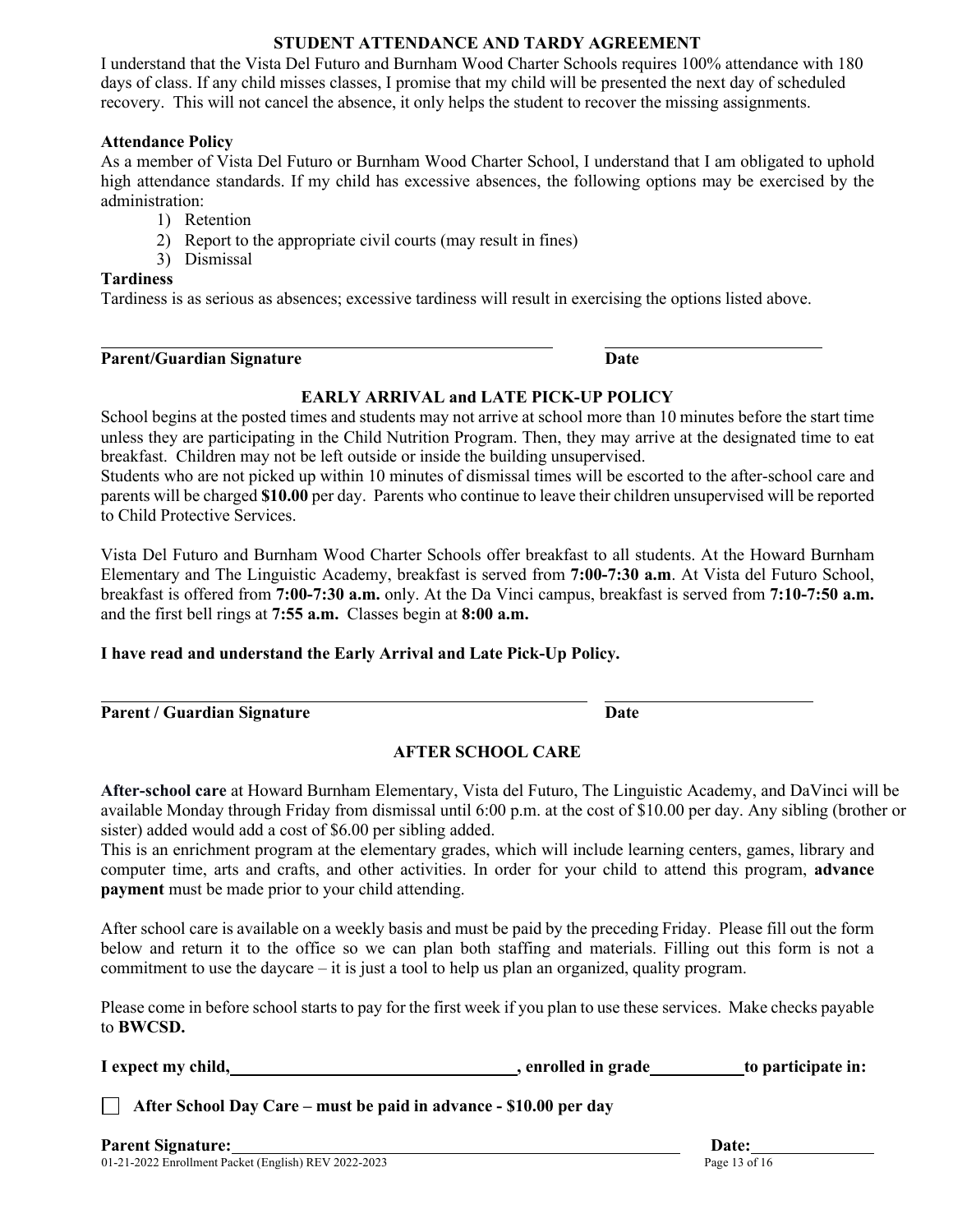# **NUTRITION POLICIES**

# **Please read the District's Wellness Policy online. It is part of this agreement.**

*Find the document at:* www.burnhamwood.org > El Paso Education Initiative > School Policies > Wellness Plan

If you plan to participate in the Free and Reduced Breakfast and Lunch programs, please make sure to return your *Multi-Child Free and Reduced-Price School Meals Application* as soon as they are available so your eligibility for the program can be determined. **This form will be available in July 2022.** 

The mySchoolBucks Meal Accountability System is now available at Linguistic Academy, Howard Burnham Elementary, Da Vinci and Vista del Futuro School. Breakfast and/or lunch meals can be prepaid on line or at your child's school office. Instructions for prepaying online and other information regarding the Meal Accountability System can be found in the Child Nutrition section of our website at www.burnhamwood.org. You can also come by your child's school and pick up the instructions for mySchoolBucks.com website to enter breakfast or lunch prepayments online.

## **Breakfast and Lunch Reminder:**

- ♦ All students will receive a menu calendar each month. (This is for your reference only)
- ♦ Menus will also be available in the Nutrition section on our website at www.burnhamwood.org
- ♦ Prepayments for Breakfast or Lunch must be made in **15 day increments** online at mySchoolBucks.com or at your child's School office.

## *If you forget to send a lunch with your child and your child's account has insufficient funds to cover the cost of a meal(s), the office will call you and you must arrange to have a lunch brought to your child. The office will not send someone to pick up a lunch for your child. If we cannot reach a parent or guardian, we will call those listed on your emergency contact list.*

If parents bring their children a lunch each day, they may leave the lunch at the school office, and the lunch will be taken to the cafeteria for the student to pick up. Parents may not take lunches to the classrooms. Please be sure to furnish your child with a healthy nutritious lunch. Fast-food lunches are highly discouraged, and soft drinks and candy are not allowed.

# **CAFETERIA RULES & POLICIES ENCOURAGE FINE DINING**

- The first 15 minutes consist of quiet time with classical music.
- All students are assigned seating.
- After the first 15 minutes, students that have finished eating will throw away their trash while other students complete their meals.

Students will learn to:

- Sit properly with both feet on the floor.
- Keep their elbows off of the table.
- Put their napkin on their laps.
- Use indoor voices.
- Choose healthy meals.

*The District supports the statewide initiative to enforce healthy eating. Students are discouraged from bringing fast foods, soft drinks, or candy.*

## **I have read and understand the Cafeteria Rules and Policy.**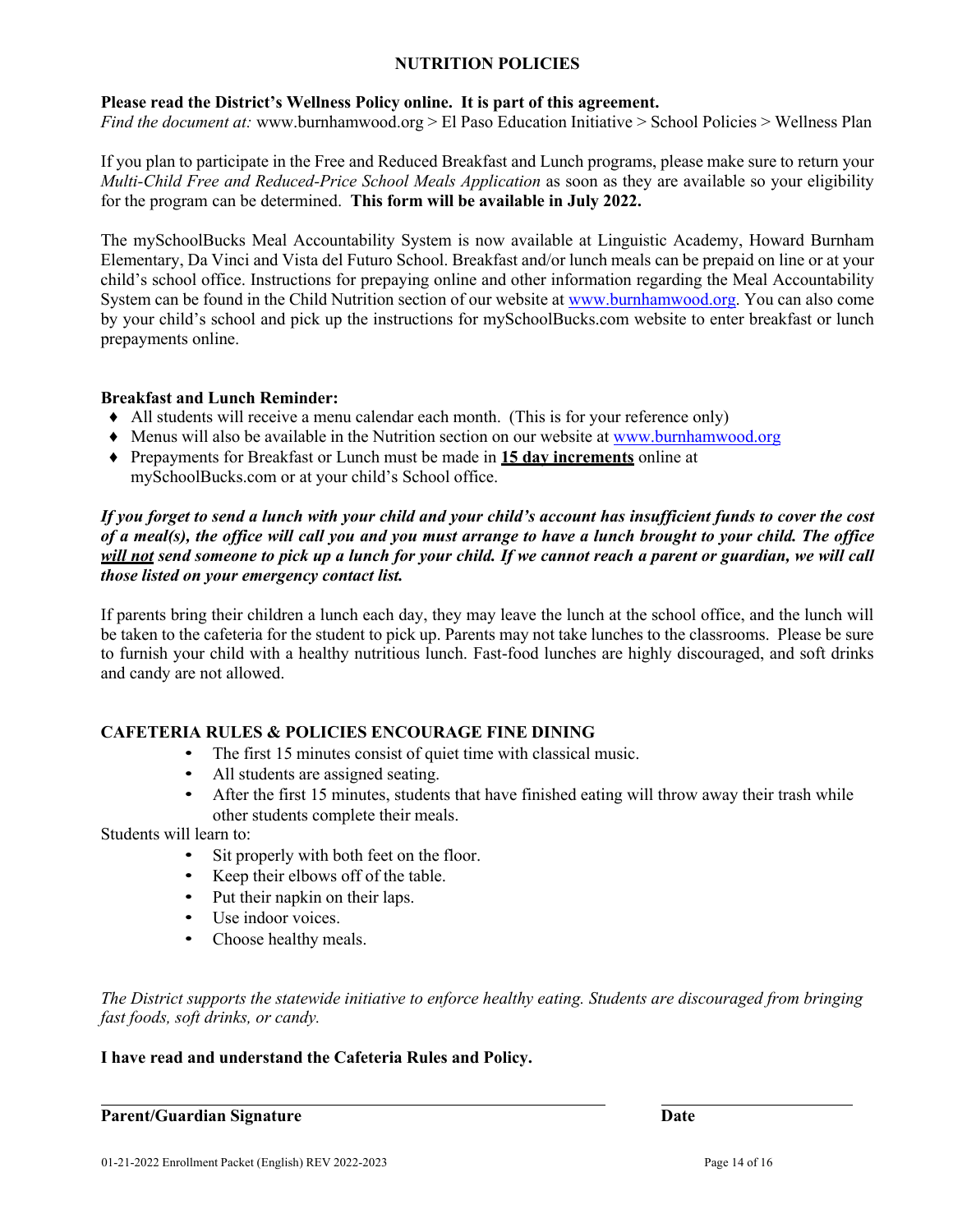## **PARENT PARTICIPATION AGREEMENT** *(OPTIONAL)*

*Volunteering and signing the parent participation agreement is available but NOT obligatory. The enrollment process will NOT be held up if this agreement is not signed. The District's request for parent participation is only a request. Each parent may accept or reject this invitation without any consequences.*

Vista Del Futuro and Burnham Wood Charter Schools request our parents to provide ten (10) hours of volunteer time per year. You do not have to wait until you are called; once you find an event or project of interest, you should contact the office with your availability.

I am interested in volunteering for the following areas: (Please check desired choices)

|                                                                                                                                                                                                               | <b>Faculty/Staff Assistance</b><br><b>Facilities Maintenance</b><br>Supervision (lunch, after school, etc.)<br>Library / Technology Support |     |       |  | Fundraising<br><b>Committee Service</b><br>After School Clubs |                                                                                                           |  |
|---------------------------------------------------------------------------------------------------------------------------------------------------------------------------------------------------------------|---------------------------------------------------------------------------------------------------------------------------------------------|-----|-------|--|---------------------------------------------------------------|-----------------------------------------------------------------------------------------------------------|--|
| Please list the days and times you are available                                                                                                                                                              |                                                                                                                                             |     |       |  |                                                               |                                                                                                           |  |
|                                                                                                                                                                                                               |                                                                                                                                             |     |       |  |                                                               | Curriculum Support (For example, outside speakers, performers, tickets to children's concerts, workshops) |  |
|                                                                                                                                                                                                               | Special Talents: (please circle one)                                                                                                        |     |       |  |                                                               |                                                                                                           |  |
| Drama                                                                                                                                                                                                         | Music                                                                                                                                       | Art | Dance |  | Physical Development                                          | Other                                                                                                     |  |
| Please list any special areas of interest that you might share with the classroom. (For example, quilting, history,<br>cooking, crafts, Texas history, astronomy, poetry, wildlife, computers, reading, etc.) |                                                                                                                                             |     |       |  |                                                               |                                                                                                           |  |
|                                                                                                                                                                                                               |                                                                                                                                             |     |       |  |                                                               |                                                                                                           |  |